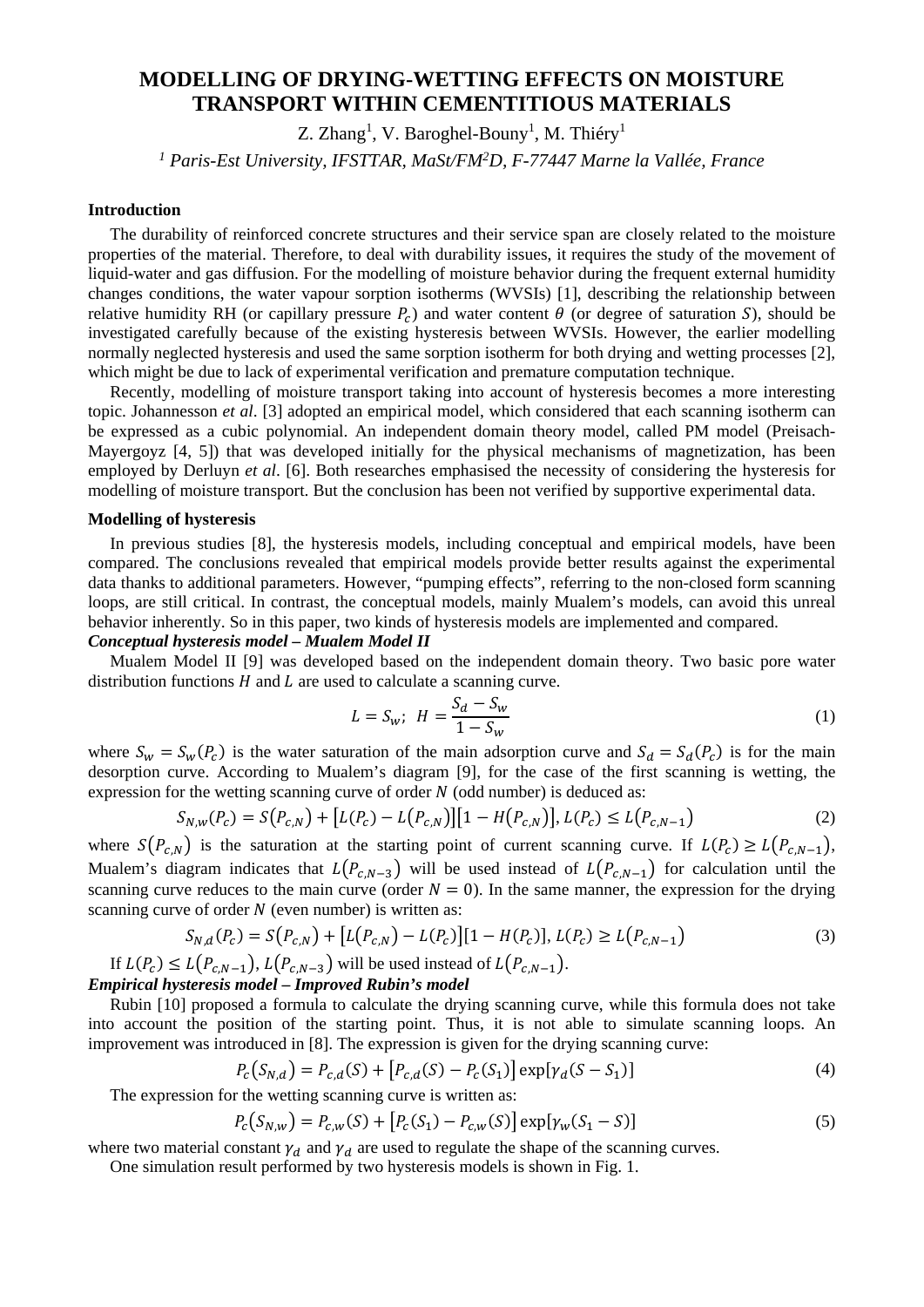

*Fig. 1: The first drying and wetting scanning curves simulated by Mualem Model II (left) and Improved Rubin's model (right) for OPC cement paste with w/c=0.35. Experimental curves are taken form [1].* 

### **Continuum approach to model moisture transport at isothermal conditions**

In the research of Mainguy *et al*. [11], an isothermal drying model was proposed, which considered that the mass transport includes liquid phase and gas phase (vapour + dry air). But that research and the following research [12] reported that if only considering the mass transport and using the constant gas pressure, the mass balance can be simplified as a single equation:

$$
\frac{\partial S}{\partial t} = \text{div}\,w = \text{div}(w_l + w_v) = \text{div}\left(\frac{\rho_l}{\phi} \frac{K_0 k_{rl}(S)}{\eta} \text{grad}\,P_l + \frac{D_{\nu 0} f(S, \phi)}{\phi} \text{grad}\,\rho_v\right) \tag{6}
$$

where w is the moisture flux, which contains the contribution from both liquid water and vapour;  $\rho_l$  = liquid water density;  $\phi$  =porosity;  $K_0$  =intrinsic permeability;  $k_{rl}$  =relative permeability;  $\eta$  =liquid water dynamic viscosity;  $P_l$  =liquid water pressure;  $D_{v0}$  =free vapour diffusion coefficient in the air; f =resistent factor related to the pore network;  $\rho_v$  =vapour density.

The functions for main sorption curves,  $k_{rl}$  and f are [13, 14]:

$$
S(P_c) = [1 + (P_c/a)^{1/(1-m)}]^{-m}
$$
 (7)

$$
k_{rl}(S) = S^{0.5} \left[ 1 - \left( 1 - S^{1/m} \right)^m \right]^2 \tag{8}
$$

$$
f(S, \phi) = \phi^{x_D} (1 - S)^{x_D + 2}
$$
 (9)

where parameters  $a$  and  $m$  are determined by fitting experimental sorption curves.  $x<sub>D</sub>$  has been validated as 2.74 in research of Thiéry [15] by using the experimental data based on CO2 gas.

## **Drying-wetting modelling results and discussion**

## *Non-hysteretic effect modelling*

Non-hysteretic effect modelling can be easily achieved by using the same sorption isotherm for drying and wetting processes. In the literature, normally the main desorption curve is used [2, 3, 6], while this might be due to lack of experimental adsorption curve and has been proved that the simulation result does not agree the experimental data for the wetting process. Hence, a new calculation for a sorption curve is proposed here on the basis of the measured main desorption and main adsorption curves, involving in a weight factor  $\omega$ .

$$
S = \omega S_d + (1 - \omega) S_w \tag{10}
$$

#### *Hysteretic effect modelling*

For the implementation of a hysteresis model into simulating drying-wetting cycles, two issues need to be solved: how to check whether the mesh is going to change state and how to keep the mesh on current state. Following the method proposed by Gillham *et al*. [16], this research introduces two retardation factors, each of which is used to deal with one above issue.

Either for conceptual models or empirical models, they need the reverse points (the starting points) of each scanning curve for each mesh. So the programme only needs to store these reverse points combining with two retardation factors to simulate drying-wetting cycles. This method is applicable for most hysteresis models.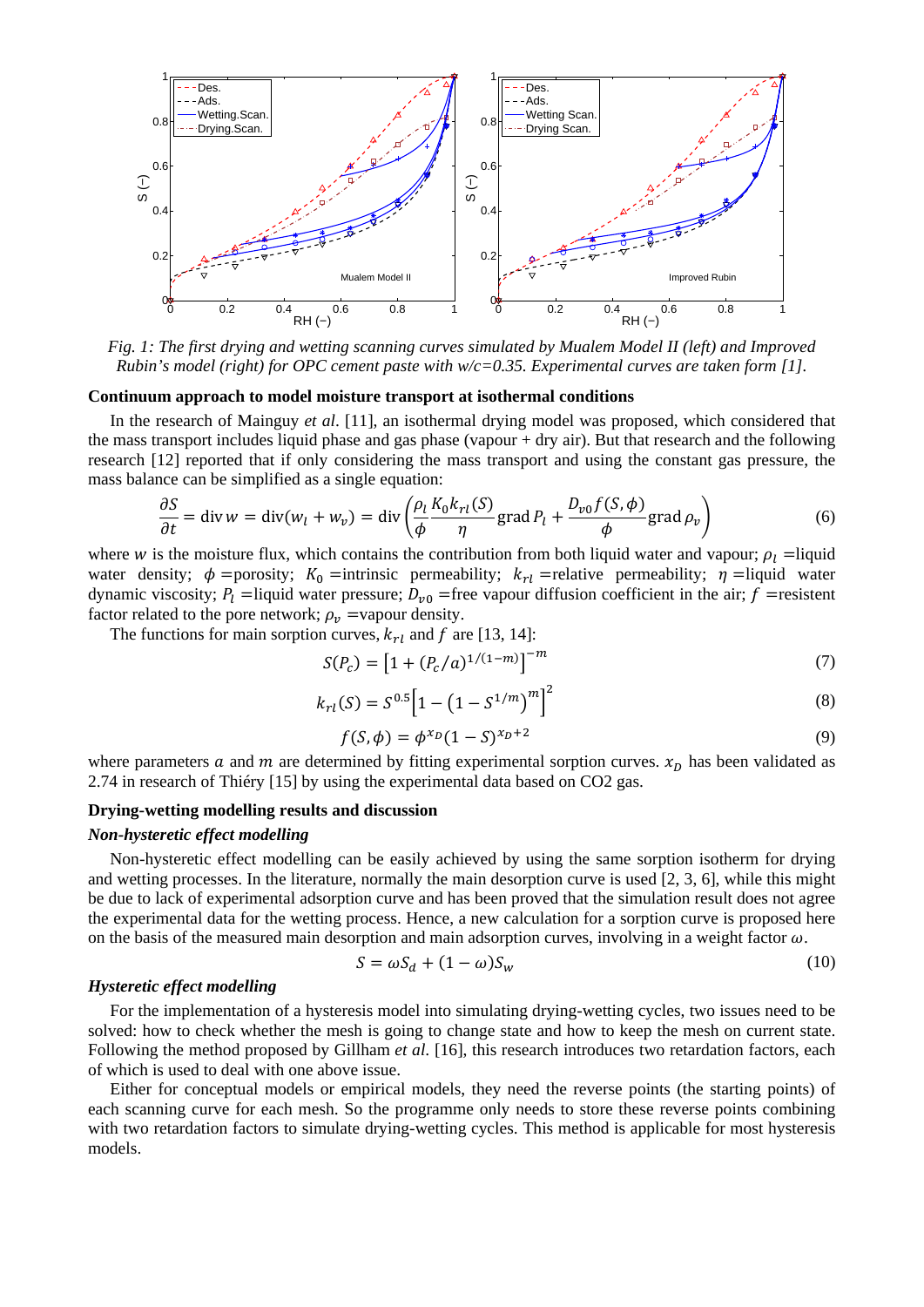## *Experimental data verification*

One numerical simulation result is shown here. The experimental data is collected from literature [1] and [17]. Before the experiments, the cement paste with  $w/c=0.35$  was sealed curing for 200 days. Specimens were exposed to RH=53% and 63.2% for around five months in desiccators, and then the relative humidity was changed to 97% for wetting process.  $K_0$  in Eq. (6) is validated by the drying process, and it also used for the wetting process. So the simulations of drying and wetting processes use the same parameters, except the boundary conditions and WVSIs. Two parameter involved in improved Rubin's model are determined by experimental scanning curves (see Fig. 1).



*Fig. 2: Comparison of mass change simulated by non-hysteretic and hysteretic effect modelling with experimental results. Two cases of drying at RH=53% (left) and at 63.2% (right) are included.* 

It is clear that Mualem Model II reveals the best simulation results; meanwhile, improved Rubin's model overestimates the mass change during the wetting process. Even though  $\omega$  can be used to adjust the sorption curve, the non-hysteretic effect modelling provides the result which is far away from the experimental data.

# *"Pumping effects" analysis*

The "pumping effects" is the main difference between conceptual and empirical hysteresis models [8]. To analyse the "pumping effects" quantificationally, the simulations were carried out on the same material as the last section by using the initial RH=83%, drying boundary RH=63% and wetting boundary RH= 83%. Firstly, the material is submitted to drying, and then changed to wetting. Each process uses the same duration (20 days). Totally, two cycles were simulated.



*Fig. 3: WVSIs simulated by Mualem Model II (left) and Improved Rubin's model (right)* 

Fig. 3 clearly shows that "pumping effects" simulated by the improved Rubin's model reveal the largest errors during the first cycle. The effects on the mass changes are provided in Fig. 4. The difference of two curves at 40 days is due to that the drying scanning curves simulated by two models have different shapes, while the difference in later cycles (at 60, 80 and 100 days) is mainly from the "pumping effects". One should notice that the errors increase with the number of cycles, such as from 3.6% at 60 days to 6.1% at 100 days and from 5.3% at 40 days to 17.1% at 80 days. The comparison results demonstrate that if the empirical model fails to eliminate "pumping effects", the cumulative errors associated with oscillations of hysteresis loops are probably significant and lead to unrealistically simulated results.